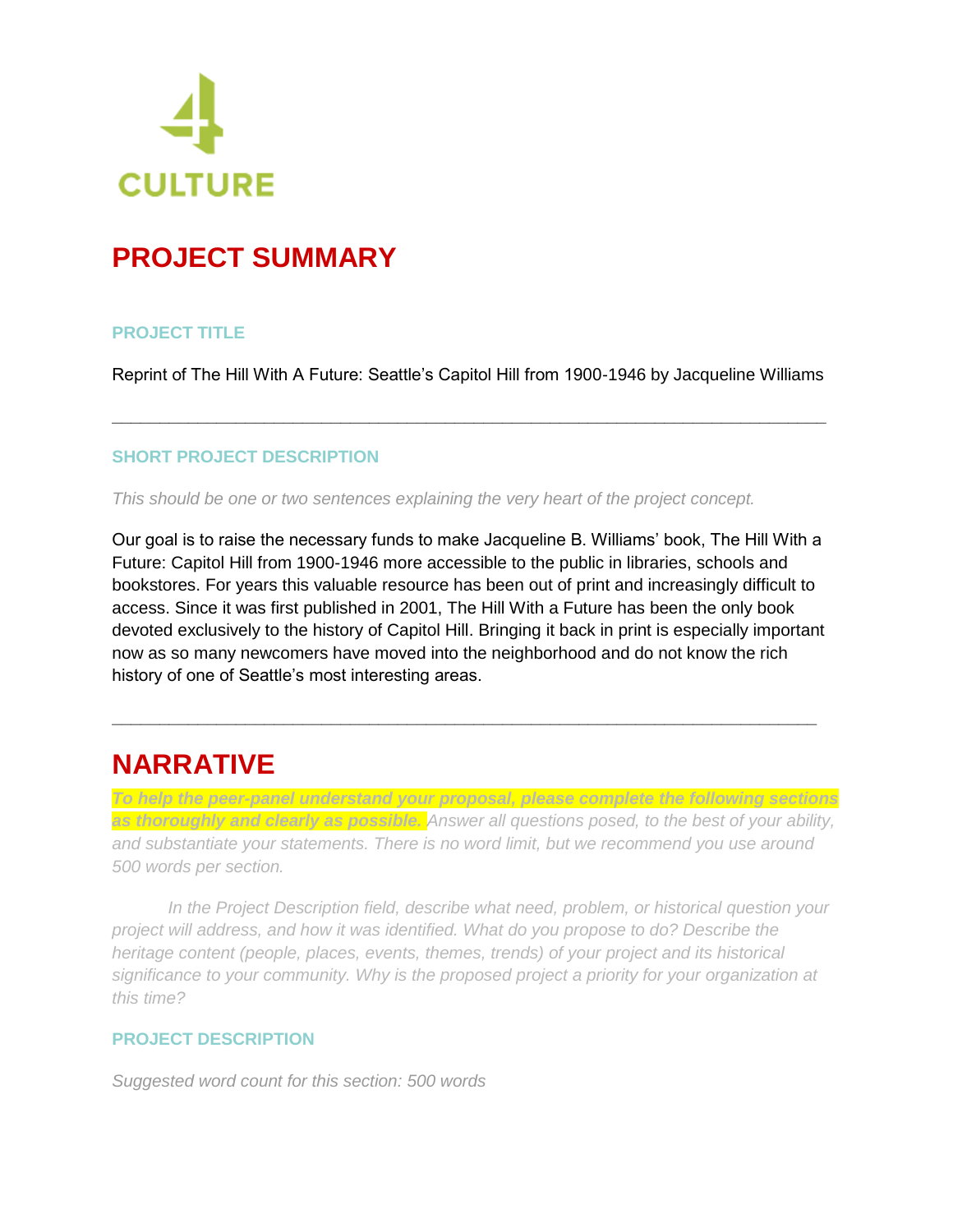(Historical Question) The Hill With A Future tells the story of the neighborhood's founding, how it got its name, and its unique impact on the city's culture. It tells the history of its homes and apartment buildings; means of transportation; social and civic clubs; civil services (schools, fire stations, library, museum etc.); forms of entertainment (theaters); public works (reservoir, parks, playgrounds); religious organizations and places of worship; commercial districts and activities (autorow, restaurants, groceries, etc.).

(Need/Problem) The problem is that the first edition of The Hill With A Future has been out of print for many years and is increasingly difficult to access. We became more aware of this whenever any of us have needed the book for research or whenever the public has asked us to recommend good resources on neighborhood history. We've routinely found that the only copy available at the Seattle Public Library is always checked out. When we looked into it further, we discovered that the Seattle Public school's only circulating copy is officially lost. And while some of the area's universities hold a single copy, the general public is required to pay an annual fee in order to borrow it. Otherwise, there are a few used copies available for purchase from online retailers, but most are sold at a very high price. For all these reasons, we have struggled to satisfy a significant demand for access to the book.

(Why a priority) It is a priority for us to address this because during a time of rapid change it is important to remind long term residents and newcomers alike about this neighborhood's rich history and unique influence on the city's culture and that there is a book that thoroughly covers those stories. Additionally, the author has generously offered to pass all the proceeds from book sales onto CHHS, which will allow us to expand our efforts to gather, preserve, and share our neighborhood's heritage for the long term.

**\_\_\_\_\_\_\_\_\_\_\_\_\_\_\_\_\_\_\_\_\_\_\_\_\_\_\_\_\_\_\_\_\_\_\_\_\_\_\_\_\_\_\_\_\_\_\_\_\_\_\_\_\_\_\_\_\_\_\_\_\_\_\_\_\_\_\_\_\_\_\_\_\_\_\_**

*In the Project Impact field, describe the intended audience and any involvement they had in the project's inception? Describe your goals for the above identified audience (learning outcomes and visitor/audience experience) for this project? How will your project raise the visibility of King County heritage? How will you provide public benefit and access to resources, programs or products developed as a result of project activities?*

## **PROJECT IMPACT**

*Suggested word count for this section: 500 words*

AUDIENCE: Along with past and present Capitol Hill residents the book will interest neighborhood historical organizations, researchers, scholars, librarians, school children researching local history and neighborhood history buffs. Fiction writers will find it an excellent source for placing their story in early day Seattle. Furthermore, Nathan Hale High School, Garfield High School, TOPS, and Meany Middle thus far have expressed enthusiastic interest in receiving a free copy.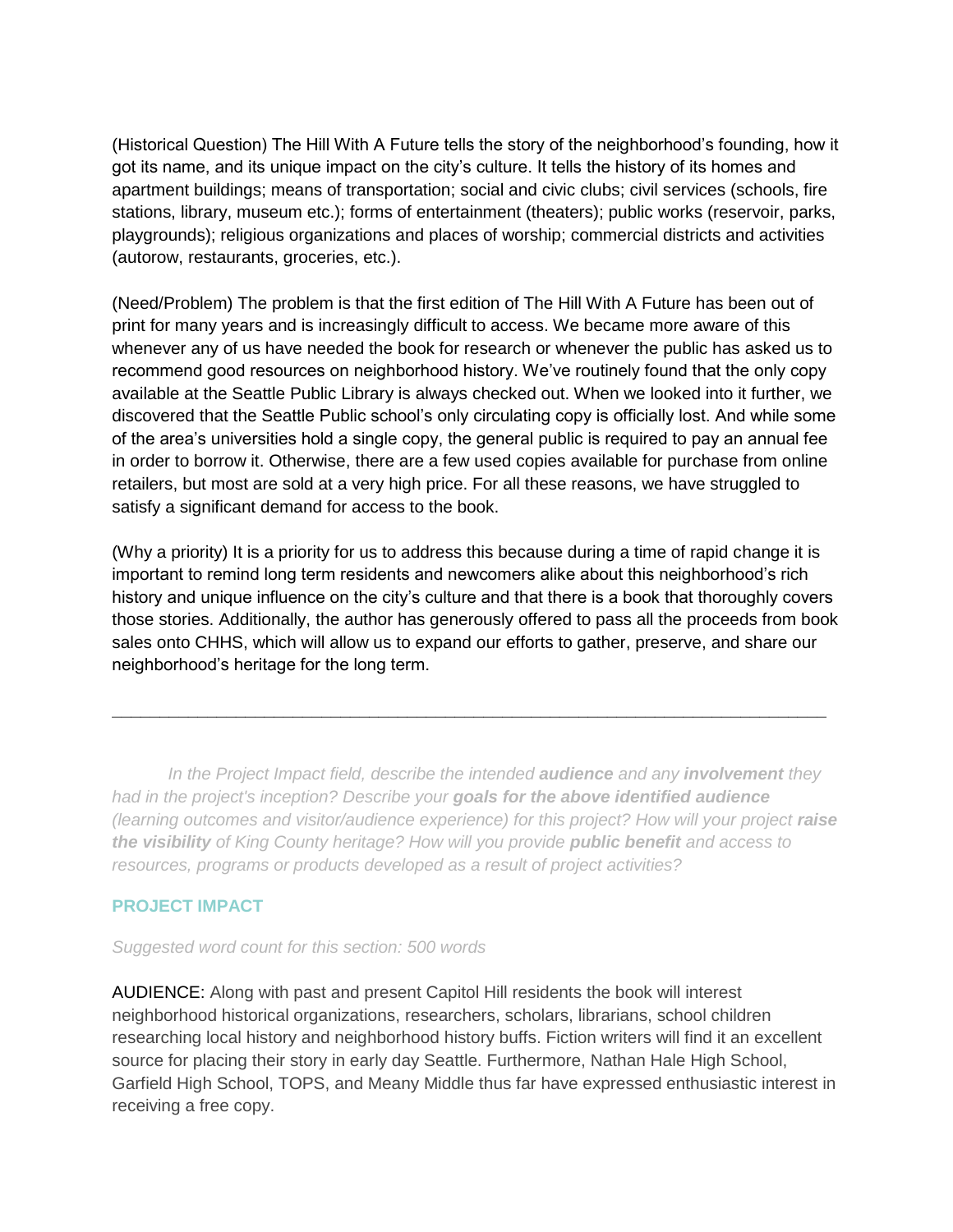AUDIENCE INVOLVEMENT: The book contains information derived from interviews with long term residents who took strong interest in its creation. For the second edition, we will give our audience the opportunity to engage with its contents through book talks and a walking tour of the neighborhood.

AUDIENCE GOALS: According to Jackie Williams, the book tells our audience what contributions Capitol Hill made to the social and cultural history of Seattle and King County. It answers questions such as: Why was this area one of the last areas in the city to be developed; did the developers really expect that Capitol Hill would become the state's capitol; how did schools, parks, playgrounds, and churches play a part in the neighborhood's development; and what type of businesses and transportation systems followed the residents. Learning where people played and shopped, attended community events, and celebrated holidays leads to a better understanding of the earlier generations. Knowing that earlier generations could charge their groceries and have them delivered suggests that Amazon Fresh is really not all that innovative. Knowing that all of the current trolley buses follow the original street car routes helps connect the past with the present.

RAISING VISIBILITY: Announcement of the book will reach over 1700 subscribers to our newsletter and social media accounts combined. The book will reach a much broader audience through our connections with other local historical organizations, Seattle historian Paul Dorpat, and Capitol Hill Seattle blog. We also plan to organize two book talks and a walking tour to promote the book and share with the public the history of Capitol Hill.

PUBLIC BENEFIT: Residents past and present, researchers, students, and neighborhood history enthusiasts of all stripes will have much greater access to the book. Copies will be readily available for purchase at local bookstores including Elliot Bay Book Company. Several more copies will be available for check out from the Seattle Public Library and local schools. Sales proceeds will also significantly bolster our efforts to preserve the neighborhood's history for the public good.

*In the Expertise field, describe who will plan, implement, and manage your project? Does the identified project team (staff, project partners, consultants, and volunteers) possess the experience and skills necessary to complete the work successfully? Cite similar project-based work that has been successfully managed and/or administered by the project team.*

**\_\_\_\_\_\_\_\_\_\_\_\_\_\_\_\_\_\_\_\_\_\_\_\_\_\_\_\_\_\_\_\_\_\_\_\_\_\_\_\_\_\_\_\_\_\_\_\_\_\_\_\_\_\_\_\_\_\_\_\_\_\_\_\_\_\_\_\_\_\_\_\_\_\_\_**

### **RELEVANT EXPERTISE / EXPERIENCE / ACCOMPLISHMENTS**

*Suggested word count for this section: 500 words*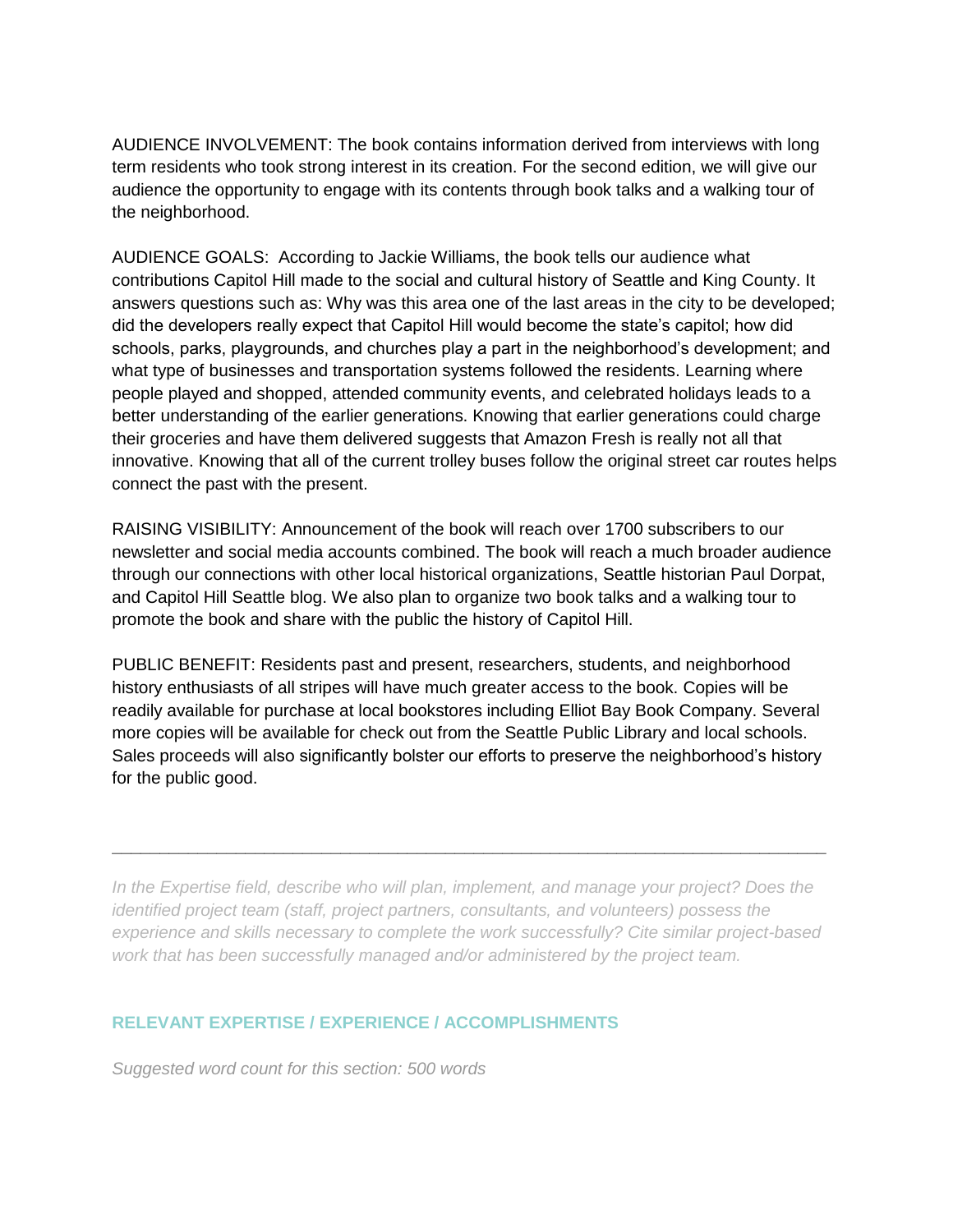Coordination of the project will be a responsibility shared among the board of directors, members, and volunteers of Capitol Hill Historical Society in partnership with local booksellers like Elliott Bay Book Company.

### Volunteers:

David B. Williams is the author of Too High and Too Steep: Reshaping Seattle's Topography, Seattle Walks: Discovering History and Nature in the City, and The Street-Smart Naturalist: Field Notes from the City. For each of these books, he received 4Culture grant funding. He is also the co-author of Waterway: The Story of Seattle's Locks and Ship Canal, a Curatorial Associate at the Burke Museum, and is presently working on a book about human and natural history of Puget Sound. David has organized and hosted numerous book talks and walking tours and has a wealth of recent experience working with publishers and booksellers. He is advising on the grant and will also be participating in and helping organize promotional events for the book.

Jackie Williams is the author of The Hill With Future in addition to Wagon Wheel Kitchens: Food on the Oregon Trail and The Way We Ate: Pacific Northwest Cooking 1843-1900. She has also written numerous articles for historical journals, and has presented papers at history conferences and historical organizations such as Museum of History and Industry, Association of King County Historical Organizations (AKCHO), and Oregon-California Trails Association. In 1997 she received the Individual Excellence Award from the Washington Museum Association, acknowledging unprecedented contributions to museums, scholars, and interpreters of Northwest history. Like David, she has also organized and hosted numerous book talks and walking tours. She is also advising on the grant and will also participate in promotional events for the book.

*In the Project Implementation field, provide a work plan, including phases for planning, fundraising, publicity, execution, and evaluation. Within each phase, include responsible personnel, major milestones, tasks, outputs, and deadlines. When and in what sequence will the activities take place? Remember, projects funded through this program must be completed within 18 months of the award date.*

**\_\_\_\_\_\_\_\_\_\_\_\_\_\_\_\_\_\_\_\_\_\_\_\_\_\_\_\_\_\_\_\_\_\_\_\_\_\_\_\_\_\_\_\_\_\_\_\_\_\_\_\_\_\_\_\_\_\_\_\_\_\_\_\_\_\_\_\_\_\_\_\_\_\_\_**

## **PROJECT IMPLEMENTATION**

*Suggested word count for this section: 500 words*

## Pre-production - March 2019 through May 2019

- 1. Review book and correct errors.
- 2. Note any other additions or subtractions.
- 3. CHHS board to write a group statement to be included in the book by April 2019.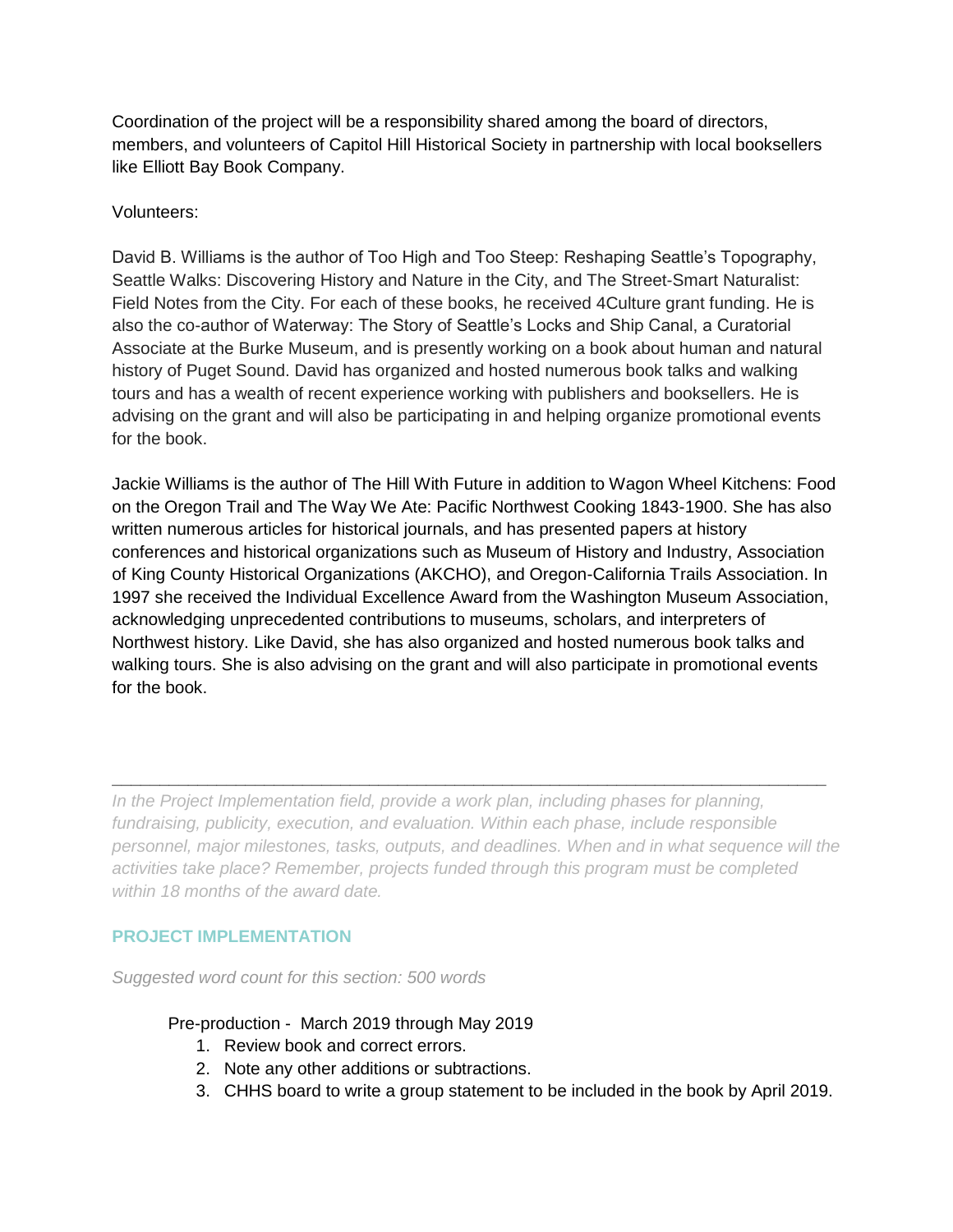4. Receive grant decision in May 2019.

Production - Mid May through October 2019

- 5. Volunteers to submit updated manuscript to publisher no later than mid May 2019.
- 6. Board and volunteers to establish contracts with local booksellers by end of June.
- 7. Board treasurer to establish financial best practices by end of July
- 8. Board and volunteers to plan content for book re-release events and walking tour.
- 9. Board and volunteers to schedule book re-release events and walking tour by end of August.
- 10. Board, members, and volunteers to produce promotional materials for events and deliver to local businesses by end of September.
- 11. Social media coordinator to publish social media ads by end of September

Post-production Mid October through December 2019

- 12. Receive printed books by mid October.
- 13. Board and/or volunteers to deliver books to local booksellers, libraries, and schools by late October.
- 14. Board and volunteers to host book re-release events and walk between mid October and mid November.

**\_\_\_\_\_\_\_\_\_\_\_\_\_\_\_\_\_\_\_\_\_\_\_\_\_\_\_\_\_\_\_\_\_\_\_\_\_\_\_\_\_\_\_\_\_\_\_\_\_\_\_\_\_\_\_\_\_\_\_\_\_\_\_\_\_\_\_\_\_\_\_\_\_\_\_**

# **VENUE**

Tell us where your project will take place.

**VENUE NAME** 

**STREET**

**CITY**

**STATE** 

**ZIP**

**VENUE COUNCIL DISTRICT**

#### **VENUE WA STATE DISTRICT**

If your project will take place at more than one location, list additional places (addresses & cities) in the box below.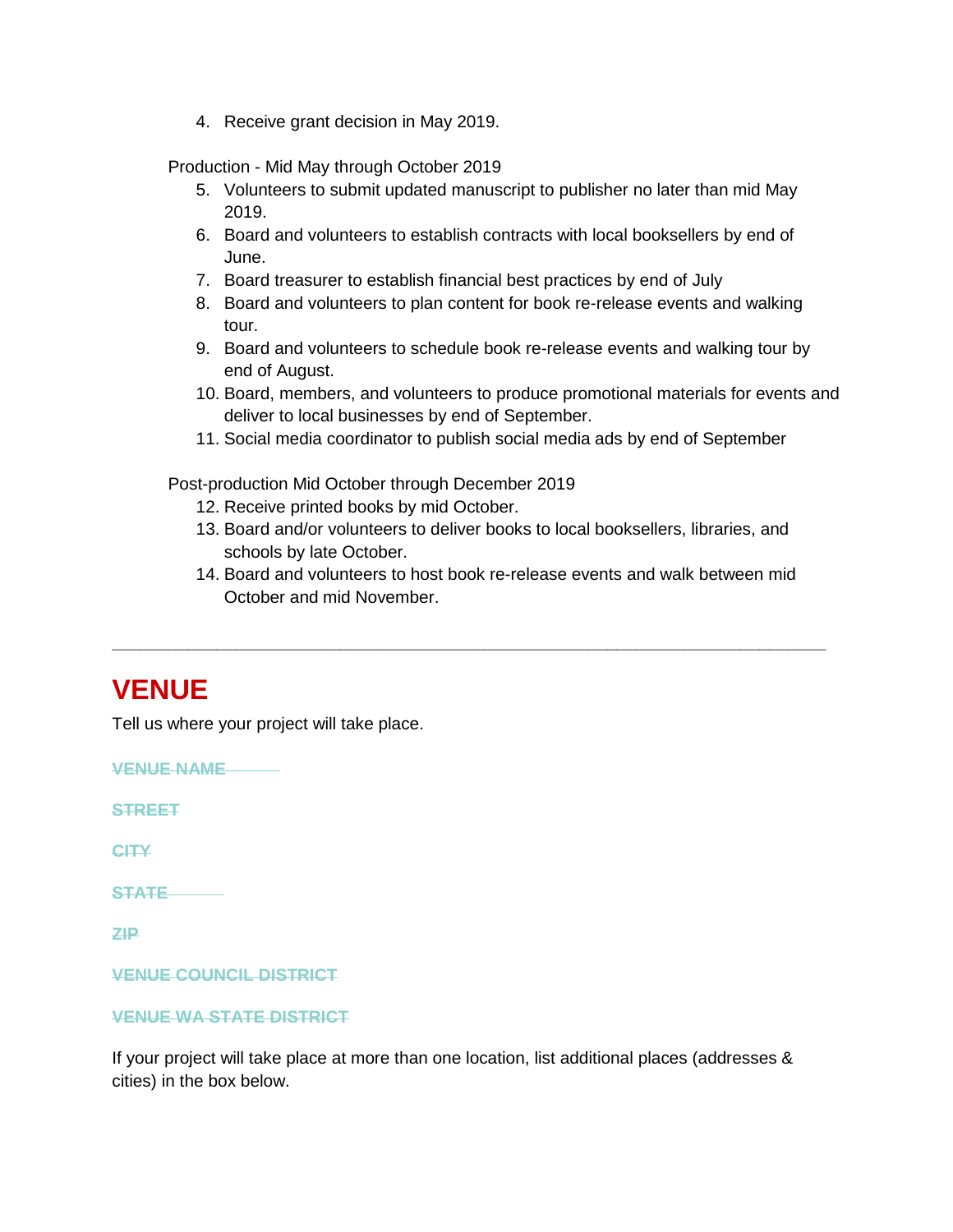# **PROJECT BUDGET**

*In the budget below, provide a simple break-down of project expenses and income in the categories provided. A short description of each category is provided, when you hover your mouse over it. Provide dollar amounts for categories that best fit your project, skip categories that do not apply. Use the Project Budget Notes section, to provide details of the items in your budget, e.g., sources of earned income, names and amounts of foundation gifts, in-kind support or supplies to be purchased. Be sure to describe the specific use of your "4Culture Request" in the notes section. The total project expense must equal the total project income. Check your totals before saving your work!*

**\_\_\_\_\_\_\_\_\_\_\_\_\_\_\_\_\_\_\_\_\_\_\_\_\_\_\_\_\_\_\_\_\_\_\_\_\_\_\_\_\_\_\_\_\_\_\_\_\_\_\_\_\_\_\_\_\_\_\_\_\_\_\_\_\_\_\_\_\_\_\_\_\_\_\_**

# **PROJECT EXPENSES ESTIMATE? yes**

| <b>People</b>                  |
|--------------------------------|
| N/A                            |
| <b>Services</b>                |
| \$8300                         |
| <b>Supplies</b>                |
|                                |
| <b>Promotion</b>               |
| \$115                          |
| <b>Transportation/Shipping</b> |
| <b>Design</b>                  |
| N/A                            |
| <b>Construction</b>            |
| N/A                            |
| <b>Facility Purchase</b>       |
| N/A                            |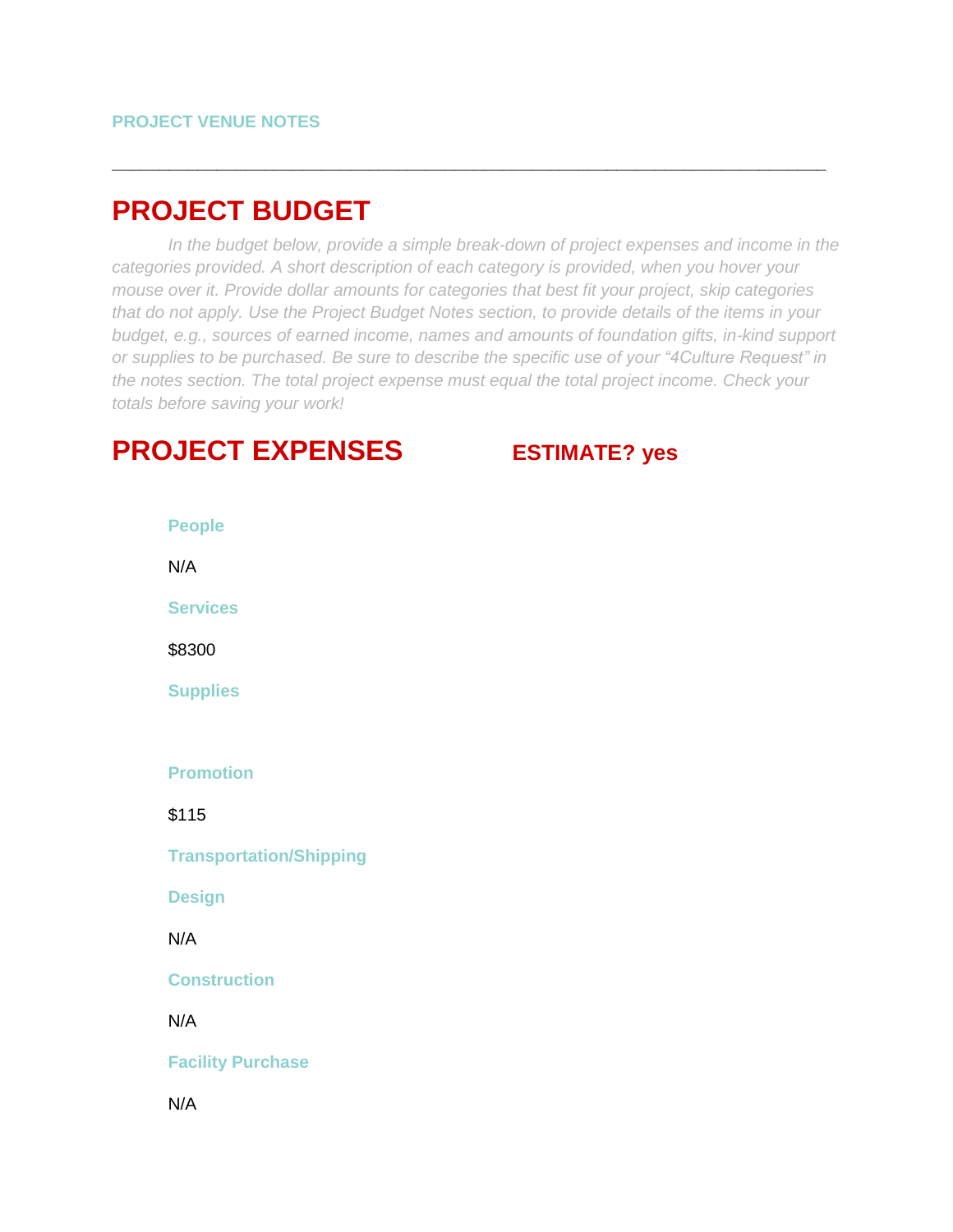**Soft costs** *(permits, insurance, contractor bonds, sales tax, etc.)*

N/A

**Fundraising** 

N/A

**Equipment/Fixtures** 

N/A

**Documentation/Assessment**

N/A

**In-kind** *(value of donated services)*

\$1000

**Other**

N/A

# **PROJECT INCOME CONFIRMED?**

**4Culture Request\*** 

\$7500

**Applicant** 

\$115

**Foundations** 

**Corporations** 

N/A

**Government** 

N/A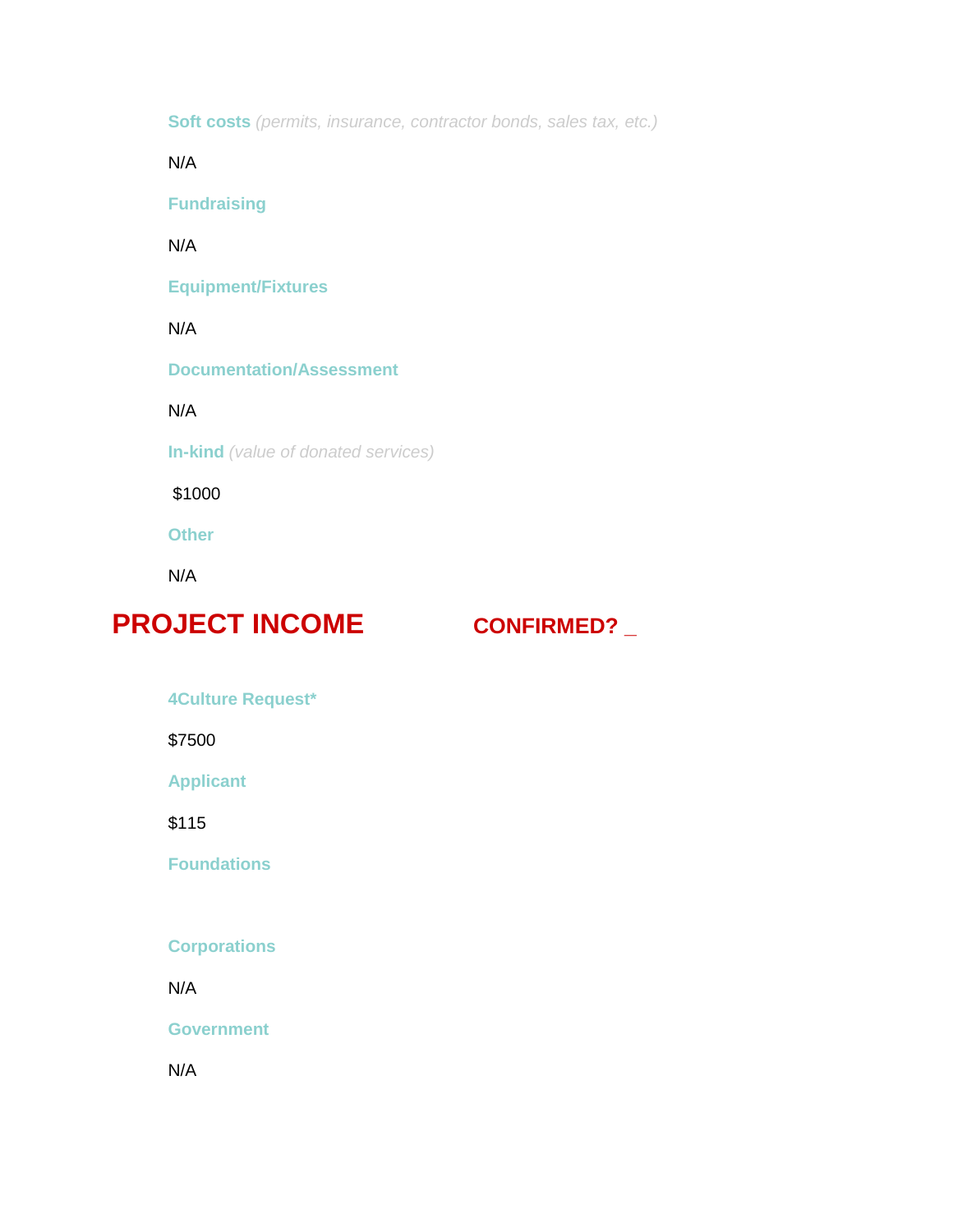**Individual Donors**  Up to \$800 **Earned**  N/A **In-kind**  \$1000 **Other** 

# **TOTAL EXPENSES: \$9415**

#### *Must equal*

**TOTAL INCOME: \$9415**

#### **Project Budget Notes**

Services (expenses):

Digital manuscript file conversion - \$130 (already paid by Jackie Williams)

Formatting and editing - estimated cost of up to \$670

Printing - up to \$7500 for 2000 copies. This is based on a quote from Documentary Media for \$6800 plus \$700 for contingencies.

Promotion (expenses):

Social media ad - \$15 (to be paid by CHHS)

Bookmarks - \$50 (to be paid by CHHS)

Flyers - \$50 (to be paid by CHHS)

In-kind (expenses):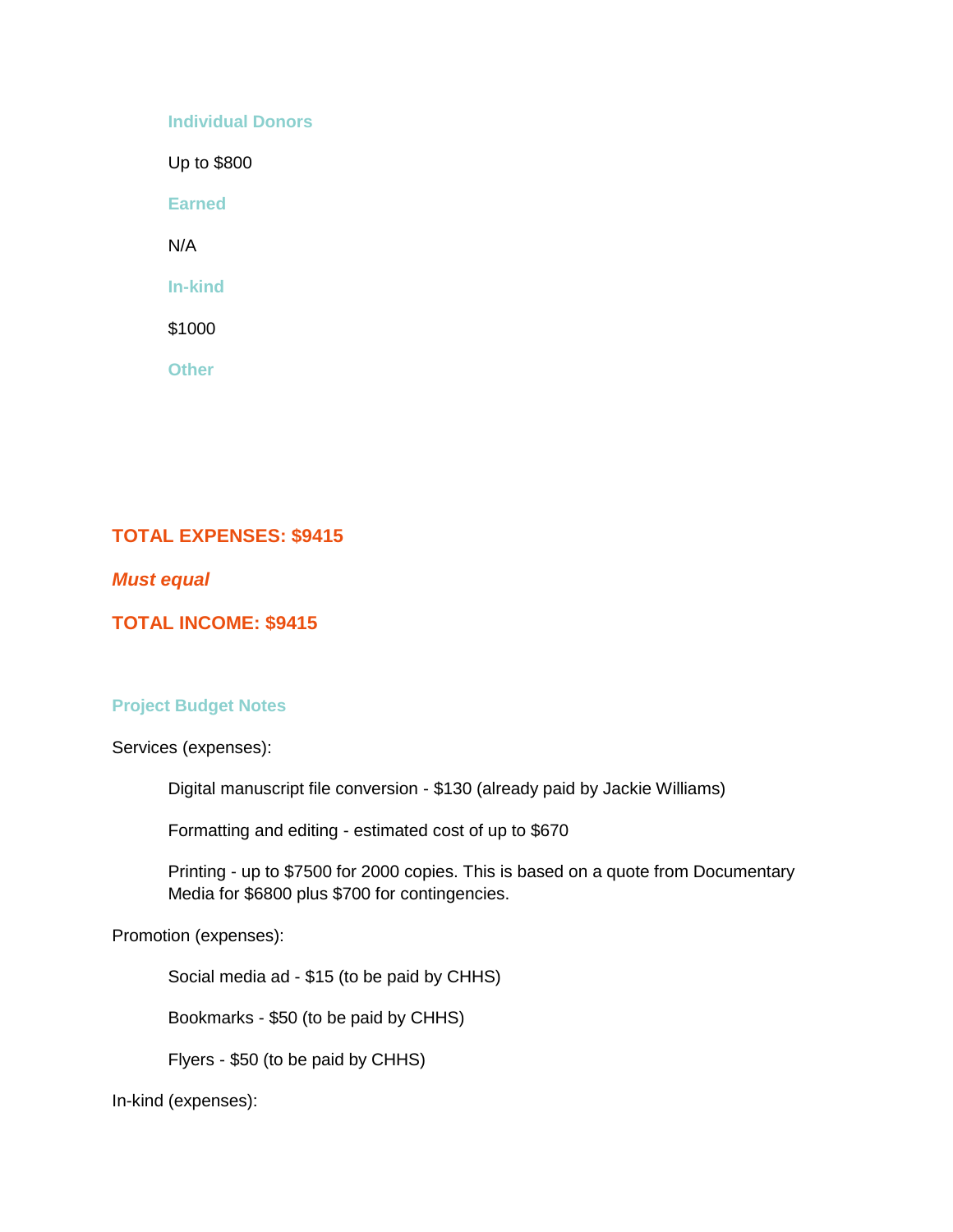Project and grant coordination - estimated value of \$1000

Individual Donors (Income)

Jackie Williams has already paid \$130 for the digital manuscript file conversion. She has also offered to pay for any formatting and editing cost, which are not expected to exceed \$670 totaling in an even donation of up to \$800 toward the project.

**\_\_\_\_\_\_\_\_\_\_\_\_\_\_\_\_\_\_\_\_\_\_\_\_\_\_\_\_\_\_\_\_\_\_\_\_\_\_\_\_\_\_\_\_\_\_\_\_\_\_\_\_\_\_\_\_\_\_\_\_\_\_\_\_\_\_\_\_\_\_\_\_\_\_\_**

# **BOARD OF DIRECTORS**

*Organization board members, terms and affiliations*

President: Tom Heuser

Bachelor of Arts degree in history from University of Washington. Freelance historian since January of 2015. Co-founder and president of CHHS since Jan, 2017. Volunteered extensively for the Zine Archives and Publishing Project, National Archives, MOHAI, and Seattle Municipal Archives between 2007 and 2012.

Vice President: Rob Ketcherside

BA in East Asian Studies, MS in Project Management. Engineering Manager at Dell Technologies. Author of Lost Seattle; Landmarks Preservation Board member 2012-2017; Pacific Northwest Historians Guild board member 2010-2012; MOHAI volunteer of the year 2011.

Secretary: Harriet Wasserman

B.S. in Chemistry, University of Washington. Course work in Computer Science at University of Washington and Western Washington University. Retired IT Services Director, Seattle Central College. Work there included service on space planning and Capital Projects committees as well as coordinating two large renovation projects for the IT department. Early member "Stevens Housing" board which became Capitol Hill Housing. 2017-2018 Interim Administrative Manager, Historic Seattle.

Treasurer: Grace Harvey

Associate's in Business from Seattle Central College. Currently attending University of Washington for a degree in Business Administration and Accounting. Possesses years of